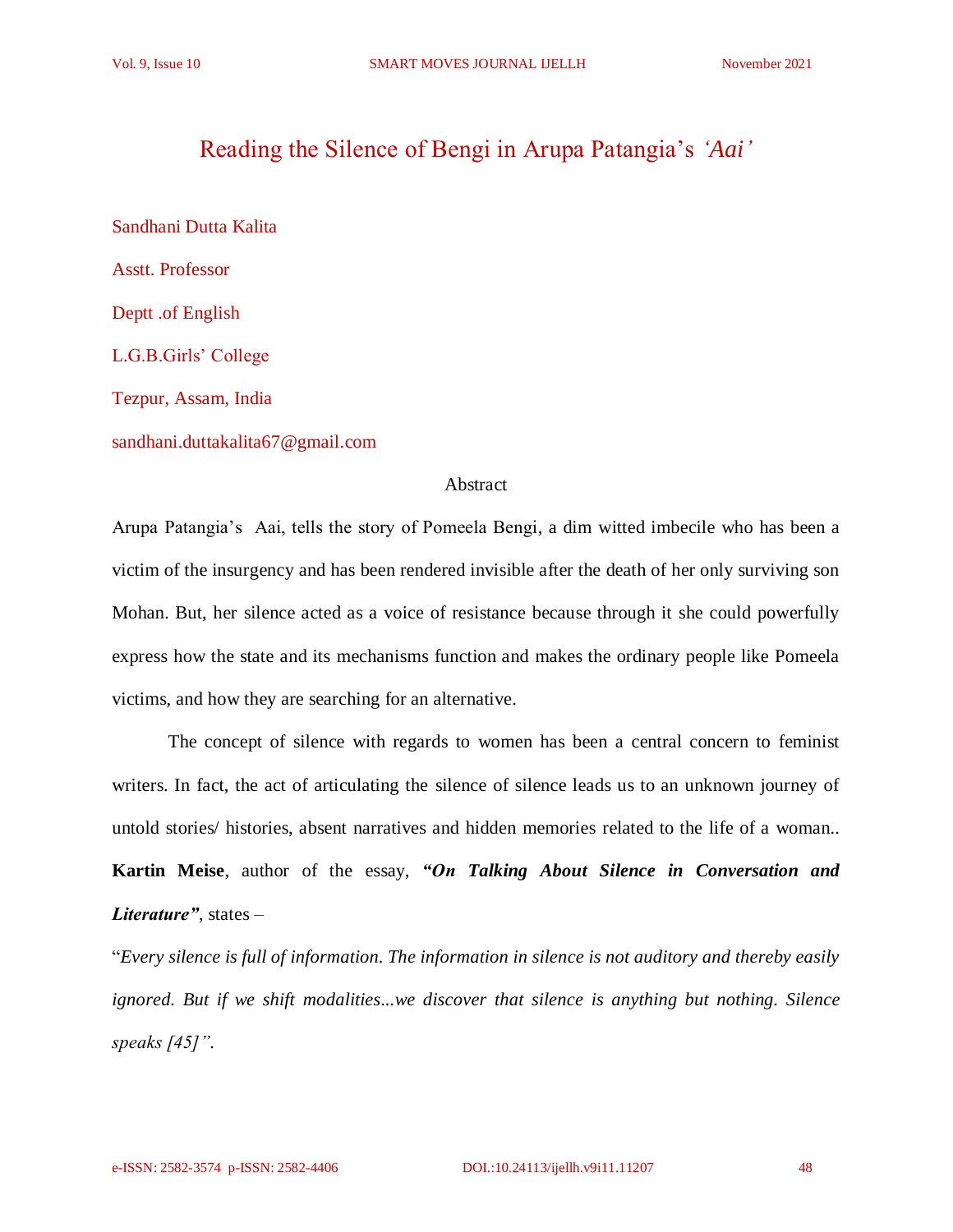Silence speaks the unspeakable. It is as productive as speech or writing because it provides space for alternative readings /meanings of a text. Through silence, one may hear and express powerful thoughts, feeling and experiences through a variety of non – verbalized forms.

Insurgency, counter insurgency and militarization have become a way of life in the northeast region of India . Sanjib Baruah's states how the deficits of democracy, development and peace has led to a politically unstable situation in north-east India which has led to its accelerated growth and development.Arupa Patangia , one of the most prominent writers of Assam tries to explore in her short stories the helplessness of common people of Assam while fighting against socio -political issues like human rights violation, fake encounter, custodial death and so on. Her characters are drawn from the ordinary people who are victims of socio economic political milieu and are searching for an alternative. She effectively brings out the helplessness and the anguish of these innocent people who always have to pay the price.

In her short story , *Aai* , Arupa Patangia effectively narrates the story of Pomeela Bengi, the dim witted imbecile and brings out the helplessness and suffering of a mother who lost her husband in a bomb blast , her two sons who picked up guns and disappeared in the forest never to return and finally the death of her only surviving son Mohan who got killed in a fake encounter. The suppressed pain and anguish of remembering the loss of her husband and her sons took a toll to her emotional state and unable to cope up with the circumstances Pomeela Bengi, eventually lost her sanity. Without words, she was able to see and relate to her situation and perhaps found solace and comfort of her despair and grief in her newly found silence as an imbecile.

The story *Aai ,* begins with Pomeela who would be glued on to a task till someone stops her. However, Pomeela was never like this always. During her youth, her mere presence would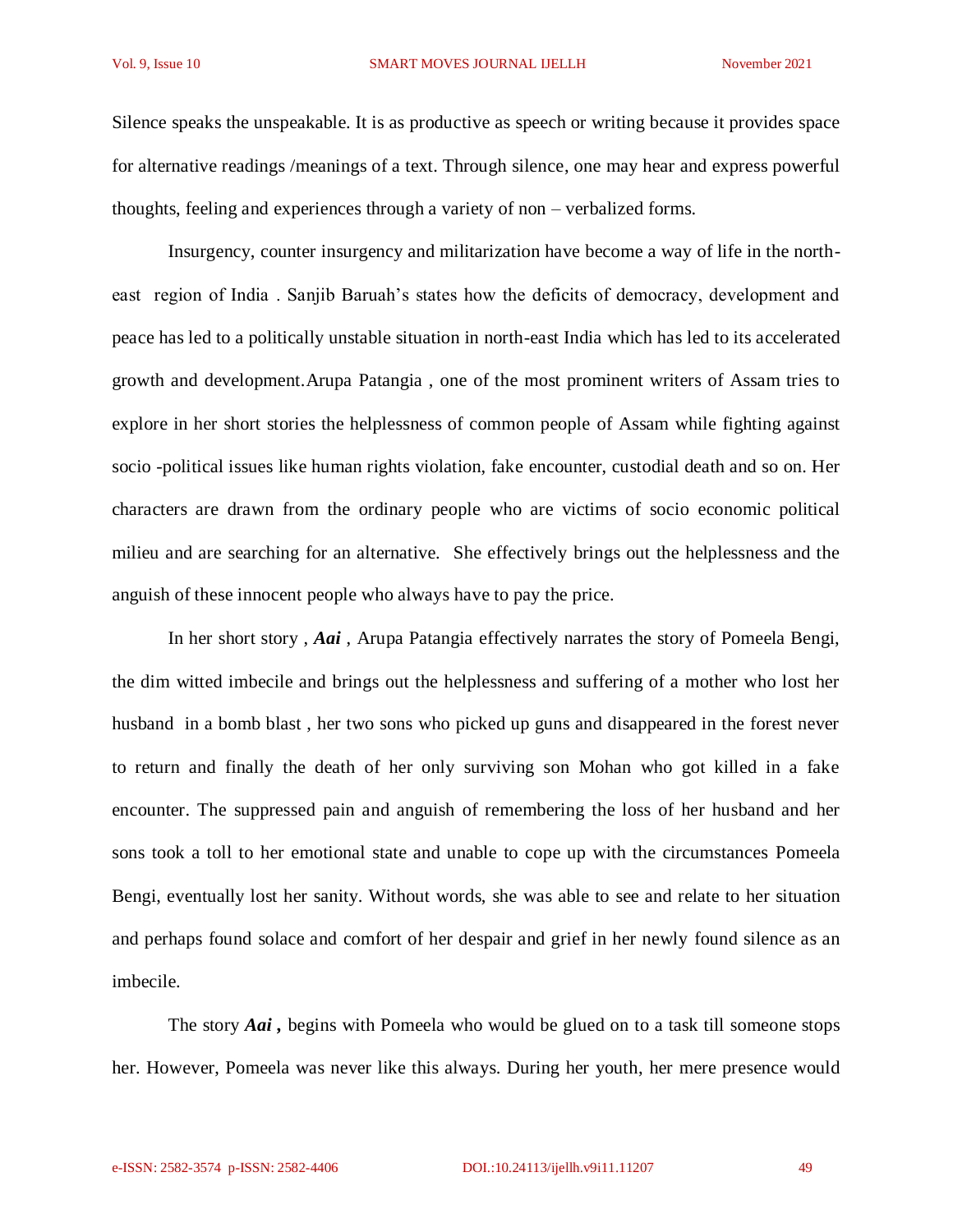charm every single person. Her thick black hair which cascaded down below her waist would charm every person right from the owner of the thread shop to the wool merchant. After her marriage, Pomeela gave birth to three robust sons. But destiny had different plans for her. Soon she loses her mental balance, after the death of her husband and her two sons. Unable to cope up with the overwhelming loss and depression, Pomeela somehow buried and hid those traumatic episodes from her conscious mind and it eventually led to the loss of her sanity. This is how Pomeela became *'Pomeela Bengi'.*

Mohan, her youngest son was her only surviving hope, her world now. In the story, we see Pomeela is always busy cooking for her son *-'she has been doing this for the past several years'*(67) She would greet him every morning with her baby smile and her entire day is spent on taking care of her son. In fact, after the death of her husband and her two sons, Pomeela's life now revolves only around Mohan. Her day begins and ends with cooking food for Mohan and with every passing day it seemed that the intensity of her sadness has lessened and she is trying to cope up and recover from her pain through Mohan, who is her only hope of survival. On the other hand, every time Mohan saw his mother's innocent smile, his heart ached because it reminded him of her violent past - its pain, sufferings and darkness - *'He could not bear to look at his mother for long'(69)*. However, one morning when Mohan was fencing up his home, he was ordered by the police to run. The stunned Mohan, ignorant of anything obeyed the orders and started running. As he was running, he was shot by the police from behind. Unaware, the innocent and naïve Mohan becomes the victim of a fake encounter and dies. Pomeela, who was then, heading towards the town with a group of women, was totally ignorant of the entire event. When Manobai learnt about Mohan's death, she stopped Pomeela from going home because she knew that the news of her son's death would shatter her completely. The womenfolk did not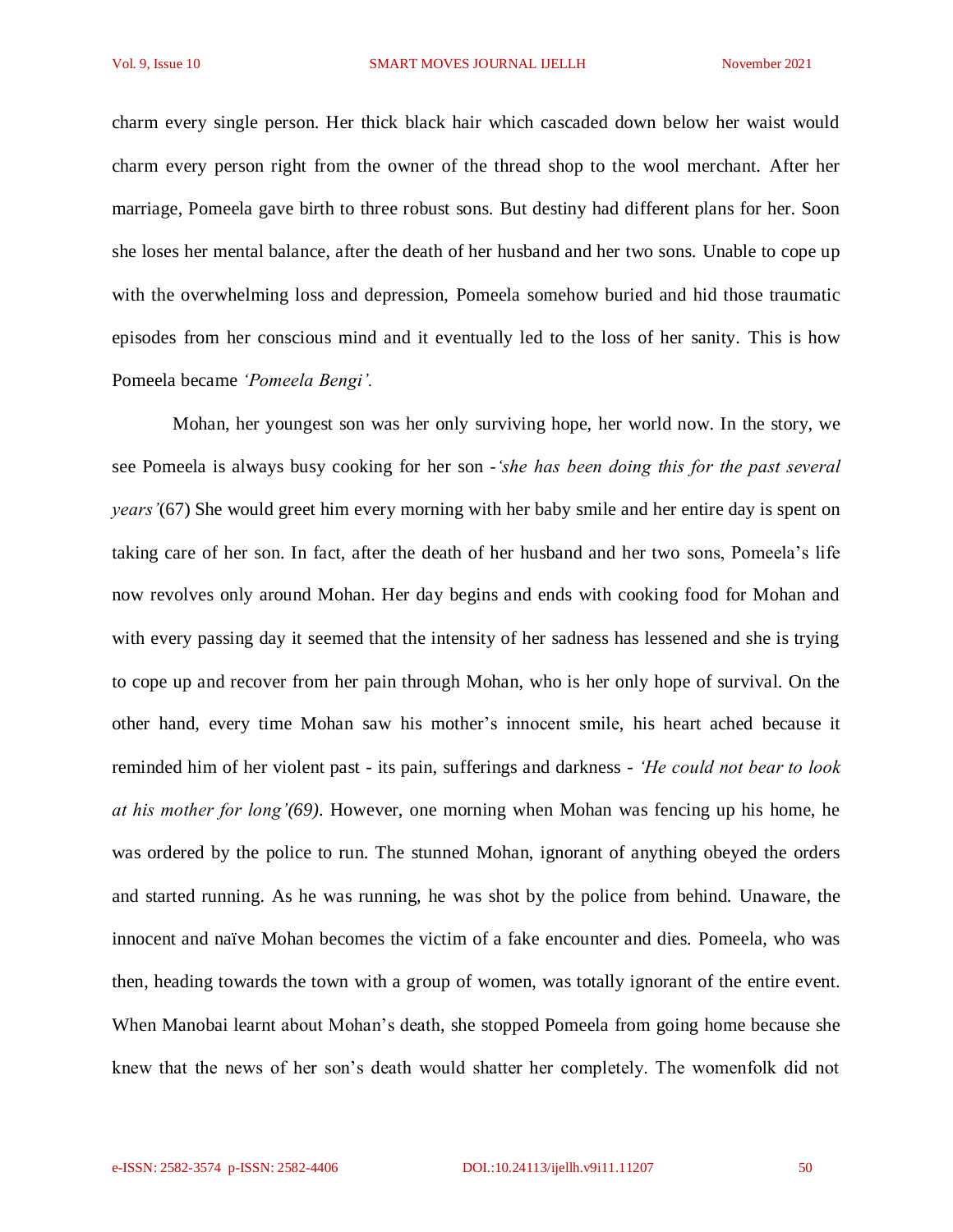inform her, but Pomeela insisted on going, as her son would be waiting for her. Seeing her face flushed with anger, Soombari placed a tray of rice before her and asked her to sort the rice from the paddy in order to distract her mind. Little did she know, that ,her only surviving son is dead. Finally , when she was taken to the police station the next day, to identify the dead body of her son, Pomeela could not bear it and behaves insanely –

"*Bengi just looked at him (Police officer) like a dazed deer….Everything seemed to be trembling…Bengi lifted her face, somebody has just thrown a rock into her rippling, dusky pond .The dark waters kept rising and falling for sometime.."(78)*

### *(The Musk and Other Stories)*

The body of her dead son soon triggers those tragic, violent and powerful memories of her husband and her two son's death, the episodes which she had long buried somewhere deep down in her mind. She doesn't shed a single tear rather she simply stares at the face of the police officer. She could not accept the reality of Mohan's death and soon she becomes numb, silent and disconnected from her feelings. Flashes of her son Mohan, came to her mind as she sat in the police station:

*"Her son's voice was rising and lowering in her muddled senses. He was bringing her back from the river bank…holding on to her hands...She serves rice to him…the clay pot is alight with fire…she is cooking for her son".(78)*

#### *(The Musk and Other Stories)*

She hardly got the time to heal and mourn the losses she had experienced in her life that she is faced with a new crisis. She tries to mitigate her pain and sadness through her silence .For Bengi the act of remembering these tragic episodes is intense, powerful and uncontrollable. Suddenly she rises and goes outside the police station saying –*He (Mohan) will have his*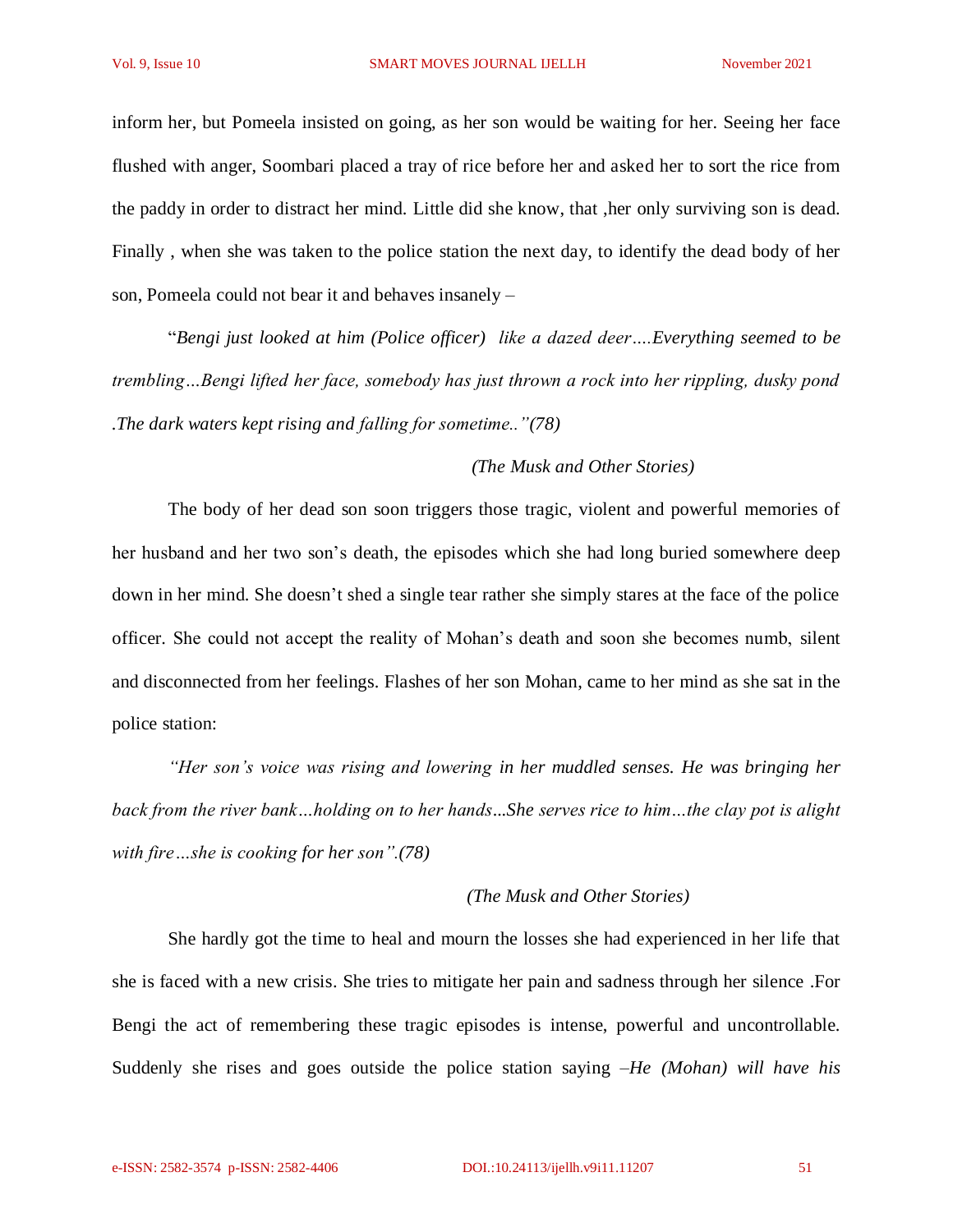*mea(81).* Soon, Bengi is seen engaging on her daily ritual of cooking food for Mohan and all the while she kept repeating:

*"He will have his meal…. A blood-soaked sack carried around by a group of men floated up like a dead frog in her foggy senses…gunshots were ringing in her ears…her son was drowning in huge puddles of blood; she could no longer see him.."(81,82)*

#### *(The Musk and Other Stories)*

Thus, we can say that Bengi's silence was a locus of resistance, a voice, an anguish in opposition to the dominant discourses of oppression, violence and murder. The refusal to say, acts as a form of agency that works as a gap between what goes without saying and what cannot be said. If we pay attention to the performances of silence as in the case of Bengi we will see that her silence carry traces of voices- voices of her pain, her sufferings and that affect us precisely because they exceed the limits of the spoken word. In fact, her silence drives the main theme of the story. The strategic utilization of silence employed by Arupa Patangia through her character Bengi, effectively portrays how women enact resistance against the normative notions of violence, political tensions, by breaking away from the hegemonic languages of patriarchy and sanity. As Helene Cixous says :

*"Women must articulate and express through their bodies. They must invent the impregnable language that will wreck partitions, classes and rhetorics, regulations and codes.."(122)*

Women must write in a language that will disrupt all rules, codes, rhetoric, classes and must go beyond the dominant patriarchal discourse to express their experiences. Bengi's insanity, her actions especially at the end of the story, when she starts crawling like a baby, wriggling and rubbing her body and finally breaking down into spasmodic and heartbreaking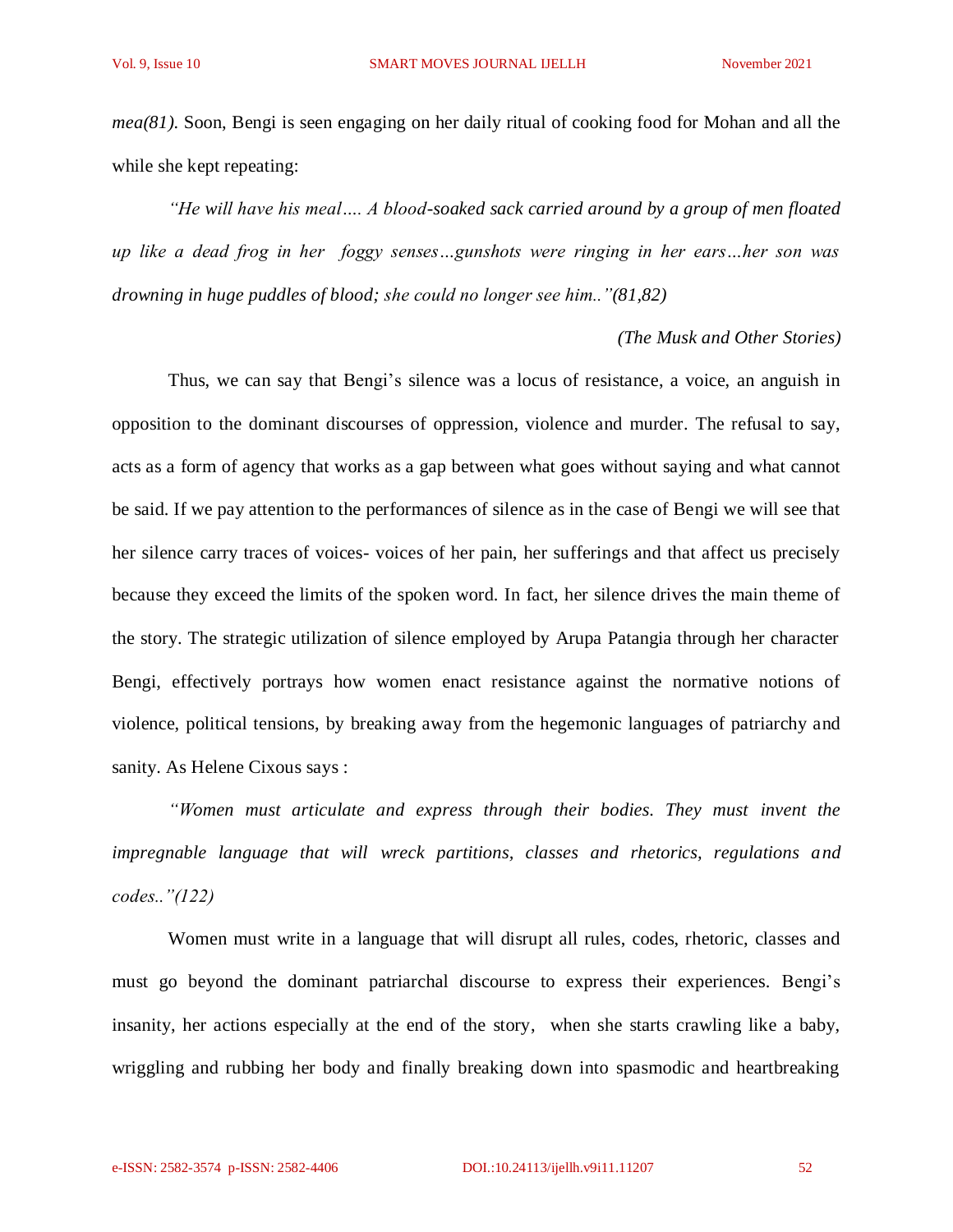sobs becomes a vehicle of self revelation of her traumatic experiences and how she became a victim of the socio political milieu. Preeti Gill in the Introduction of her book *'Peripheral Centre, The Voices from India's Northeast'*, writes :

*"The women of course are more vulnerable than men at such times …..the most obvious impact is physical or sexual violence, the psychological scarring as a result of prolonged exposure to brutality and the restrictions placed on women in a patriarchal society .The effects of violent acts like rape, sexual abuse and physical assault and abuse has led to deep psychological and emotional trauma and a very high incidence of what is known as post traumatic disorder."* 

Hence we can say Bengi's dim wittedness can be a sign of her post traumatic disorder. Beng the wife and mother of two missing sons , a murdered husband and son who got killed in a fake encounter, Bengi's silence reveals the horrific effects of the insurgency and violence on a woman who is both a wife and a a mother. Somewhere in the space between past and present, silence has consumed Pomeela Bengi and she sees visions of all her traumatic experiences in the end, which highlights how trapped she is, in those memories which made her lost sense of who she is. Yet she survived all the personal tragedies. However after the death of her son Mohan, she loses all sense of who she really is and feels invisible.

In the story Bengi's silence acted as a metaphor, a powerful medium which effectively showed how she became a victim. Her silence is powerful, forceful and an engaging one; one that does not require speech for, it effectively expresses and reveals Bengi's inner turmoil, her torment and how she and her family becomes mere sacrificial offerings in the face of the police atrocities and of the larger social and political issues affecting the society. Bengi's silence reveals, how the lives of the ordinary, intersects, with the repressive machinery of the state and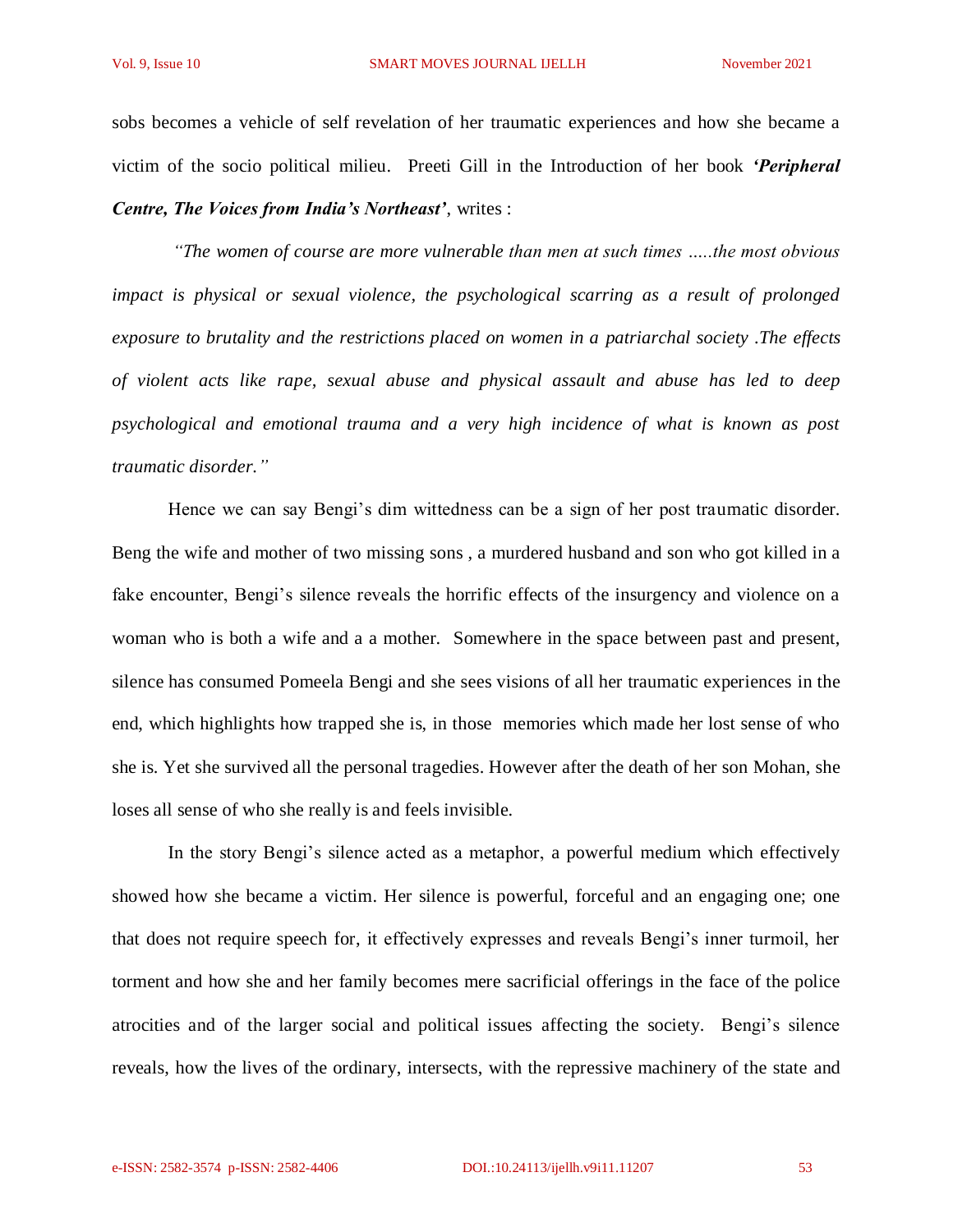how they eventually become victims in the messy complexities of violence, insurgency, secret killings and fake encounter. The silence of Bengi is the silence of suppressed trauma, the unsaid experiences of the terror of a mother who is trying to cope up with, for she is left with no choice but to survive. Her silence becomes powerful because it makes us rethink and question about the patterns and strategies of the society and how innocent mothers like Pomeela are rendered invisible and gradually disappear in this chaos.